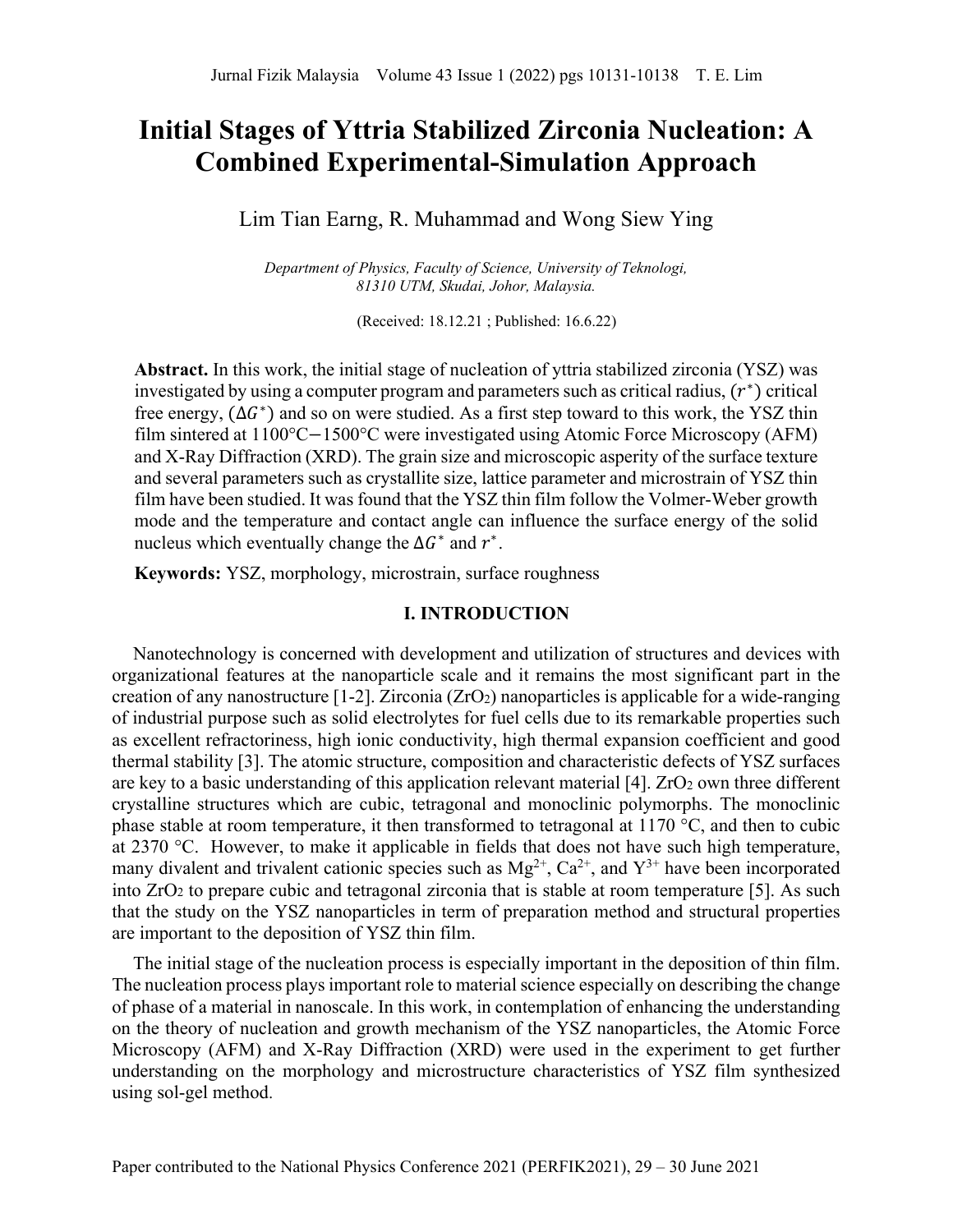## **II. METHODOLOGY**

The thin film YSZ samples were prepared using sol-gel method. At first, the zirconium (IV) oxynitrate hydrate  $(ZrO(NO<sub>3</sub>)<sub>2</sub> · 2H<sub>2</sub>O)$  and yttrium nitrate  $(Y(NO<sub>3</sub>)<sub>3</sub> · 6H<sub>2</sub>O)$  with appropriate amount will need to be dissolved in 80 ml of citric acid at 80 °C. The solvent then undergoes slow evaporation and transparent gels will be obtained. These concentrated Y–Zr–O nitrate–citrate gels then diluted with ethanol with ratio of (1:4). The obtained Y–Zr–O gels will then be used for the preparation of the YSZ coatings by spin-coating technique. The 0.1 ml of gel solution was dripped on the glass substrate  $(SiO<sub>2</sub>)$  and spun for 40 s using a spinning rate of 2000 rpm. The obtained thin films of YSZ were heated at 400 °C for 10 min after each coating. Finally, after the third coating procedure the obtained materials were sintered for 5 h at 1100 °C. 5 set of samples were prepared by increasing the sintering temperature which are  $1100 \degree C$ ,  $1200 \degree C$ ,  $1300 \degree C$ ,  $1400 \degree C$ , 1500 °C and labelled as sample code S1, S2, S3, S4, S5.

The microstructure of the YSZ thin film were determined by using XRD. The XRD pattern of the sample code S1, S2, S3, S4 and S5 will be obtained using XRD and several parameters such as crystallite size, lattice parameter and microstrain of YSZ thin film will be calculated. For the surface morphology of the YSZ thin film, AFM will be used to analyse and obtain the 3 dimensional AFM images and from the AFM images the average surface roughness, root mean square roughness and grain size were obtained.

Apart from that, a simulation by using a computer program call Microsoft Visual Basic is done to investigate the initial stage of nucleation of YSZ and parameters such as critical radius,  $(r^*)$ critical free energy,  $(\Delta G^*)$  and so on were studied. The simulation data will then be plot by using a plotting computer program, Gnuplot.

## **III. RESULTS AND DISCUSSION**

#### **XRD**

The figure 1 shows the results of XRD patterns for all the YSZ thin films sample code S1, S2, S3, S4 and S5. The XRD patterns were conducted under the room temperature in purpose to confirm the phase of the sample. The XRD patterns demonstrate the crystallinity and major orientation of YSZ films synthesized onto the glass substrate. By analysing the XRD patterns of S1, S2 and S3 from the Figure 1 (a), it can be seen that the XRD patterns of the prepared samples were in single phase and exhibit the cubic structure with Fm-3m space group. Furthermore, when the sample has been sintered up until 1300 °C, the highest intensity peak appears with the hkl parameters of the different peak for all the samples were indexed to (111), (200), (220) and (311). From the magnification picture, Figure 1 (a) at the plane (100) and (200), it is apparent that the reflection peaks intensity and peak broadening will increase as the sintering temperature rise to 1300 °C and this situation implying the reduction of crystallinity. Based on the Figure 1 (b), the sintering temperature increase up to 1500 °C, the intensity peak for (111) in S4 and S5 continue increasing compared to S1 to S3 but there is another peak appeared near this main peak side by side and this peak is identified as baddeleyite. The show up of the Baddeleyite peak at 1400 °C and 1500 °C may be because of excessive heating while preparing the suspension. The existence of Baddeleyite eventually give an effect and show uneven fluctuation result in strain, lattice parameter and crystallite size.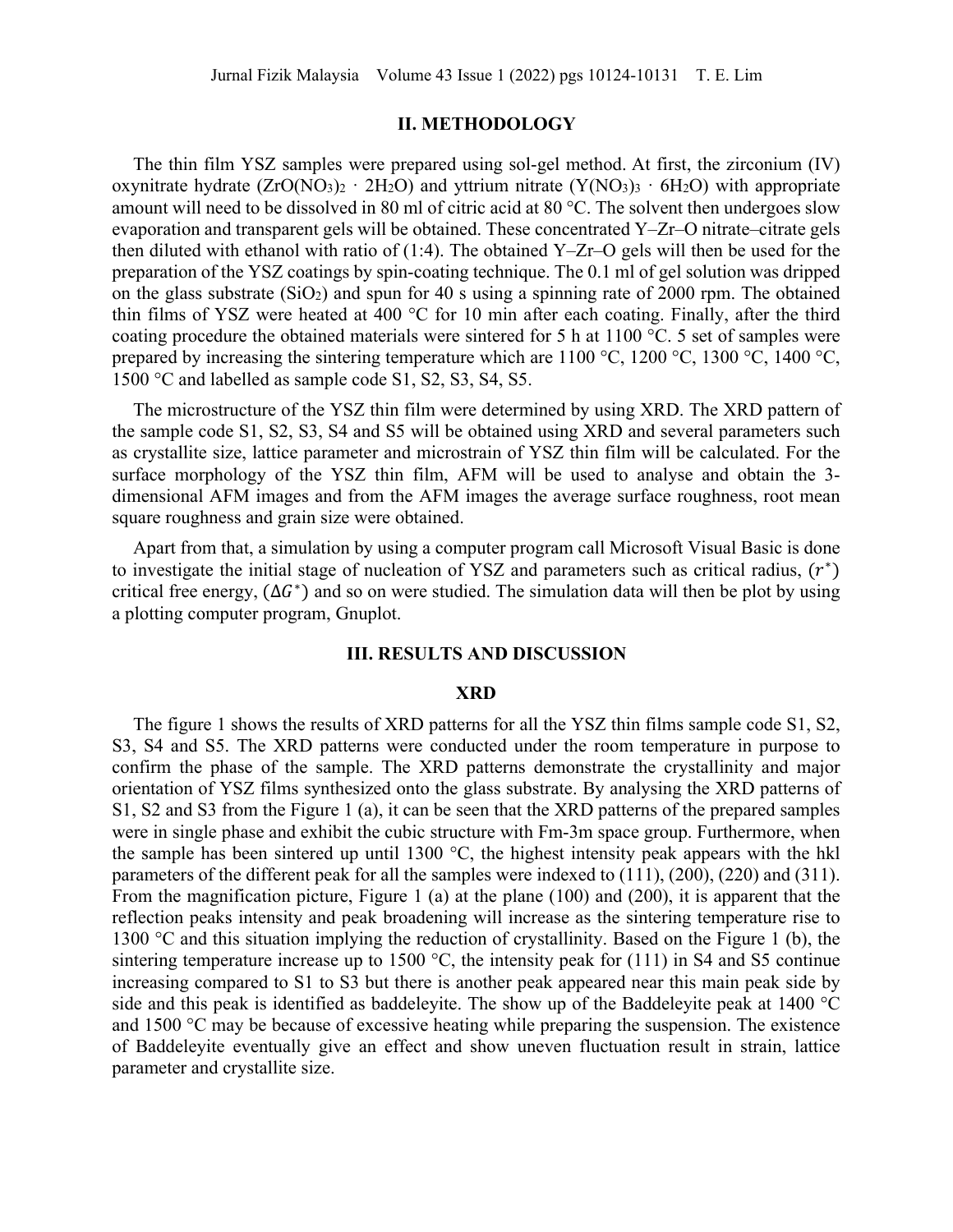

**FIGURE 1.** The XRD pattern of YSZ thin film with variable sintered temperature S1, S2, S3, S4 and S5. (a) Peak shift of S1, S2 and S3 at (111) and (200). (b) Peak shift of S4 and S5 at (111) and (200).

The uneven fluctuations of crystallite size,  $\tau$ , lattice parameter, *a* and microstrain,  $\sigma$  as the sintering temperature increase were tabulated into Table 1. The mean crystallite size was calculated followed the Scherrer equation in equation (3) using the full width at half maximum (FWHM) obtained from diffraction pattern [6]. The alter of microstrain and defect in phase structure contribute to the effect of lattice parameter expands and shrank during rising sintering temperature. The alter of microstrain clarified the root means square of the variations in the lattice parameters across the sample. There is also deformation contribute to the local distortion of lattice planes which then give rise to nonuniform variation in the interplanar spacings. The positive value of microstrain explained the distance of the relevant crystal planes is not identical. Moreover, the alter in microstrain and the lattice parameter generally follow a similar dependence on the grain size. Change in sintering temperature leads to the difference in thermal and mechanical properties of the film. The defects in crystallography of film leading to the higher resistance especially for ion transportation for ionic conductivity performance. The value of microstrain was calculated from the equation of Williamson-hall given by equation (4) [7]. The equation to calculate the lattice parameter of the cubic YSZ lattice, *a*:

$$
d_{hkl} = \frac{a}{\sqrt{h^2 + k^2 + l^2}}
$$
 (1)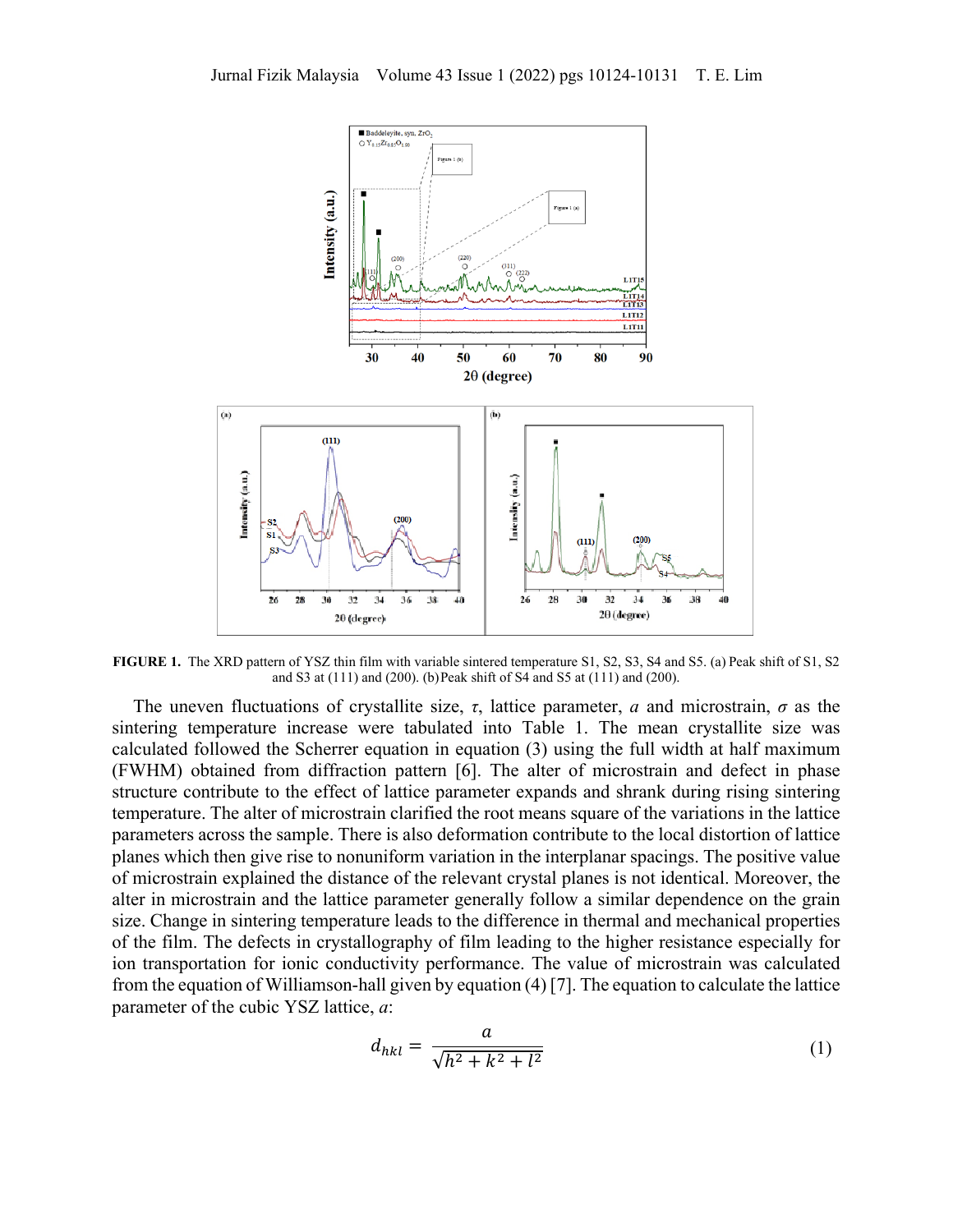$$
2d\sin\theta = n\lambda\tag{2}
$$

$$
\tau = \frac{k\lambda}{\beta \cos \theta} \tag{3}
$$

$$
\sigma = \frac{\beta \cos \theta}{4} \tag{4}
$$

where, *d* represent distance between parallel lattice planes with Miller Indices and h, k and l are the Miller indices of the respective Bragg refection and for the equation 3 and 4, *τ* denotes the crystallite size, k is shape factor with value of 0.9, *λ* represent wavelength of the radiation, *β* is the full width at hall maximum (FWHM) of the peak and  $\theta$  is refraction angle (in radians).

| Sample<br>Code | Sintering<br>Temperature $(^{\circ}C)$ | $\tau$ (nm) | Reference $\tau$<br>(nm) | $a$ (nm) | $\sigma$ (nm) |
|----------------|----------------------------------------|-------------|--------------------------|----------|---------------|
| S <sub>1</sub> | 1100                                   | 2.1813      |                          | 5.10398  | 0.1902        |
| S <sub>2</sub> | 1200                                   | 0.5875      | 14.2, 19.2,              | 5.139    | 0.04948       |
| S <sub>3</sub> | 1300                                   | 22.4725     | 13.7, 17.3,              | 5.10744  | 0.0069        |
| S <sub>4</sub> | 1400                                   | 14.0175     | 12, 6.6-17,<br>$5 - 15$  | 5.12042  | 0.0096        |
| S <sub>5</sub> | 1500                                   | 14.854      |                          | 5.12462  | 0.0071        |

**TABLE 1.** Crystallite Size, Lattice Parameter and Microstrain of YSZ thin film sintered at different temperature.

## **Surface Roughness and Grain Size**

Figure 2 indicated the 3-dimensional AFM images of YSZ films sintered at different temperatures ranging from 1100 °C − 1500 °C. By looking at all the samples S1 to sample S5, the AFM images of S3 show a homogeneous surface without pores (Figure 2 (c)). While for the 3 dimensional AFM images of S4 and S5, the porosity surface and diminished island-look appear respectively.

Grain size can appear to affect the physical and chemical properties of a material. By analysing the grain size, the properties of a material can be understood much more in detail. The grain size of YSZ film sintered at different temperatures show nonuniform results from the grain size distribution which are 197.95 nm, 157.75 nm, 209.38 nm, 193.74 nm and 495.38 nm at 1100 °C, 1200 °C, 1300 °C, 1400 °C and 1500 °C respectively. The roughness of the sample is depended on the sintering temperature. The sintering temperature not only affects the surface but also affect the grain sizes of YSZ film. Table 2 tabulated the result of root mean square roughness (RMS) and average roughness (Ra) measured for the 5 samples. From the Table 2, it is shown that starting from 1100 °C, the RMS and Ra were increased from 12.44 nm and 5.812 nm to 36.25 nm and 25.67 nm respectively at first due to the fulfilment in sintering process and continue up to 1300 °C. After that, the RMS and Ra were decreased to 4.959 nm and 2.103 nm at 1400 °C which assuming from the melting distribution of the grain size. However, at 1500 °C, the RMS and Ra rose to 76.66 nm and 53.66 nm. Overall, it can be seen that the result of high sintering temperatures will shows some enlargement of grown size. However, there are also some mechanisms suggests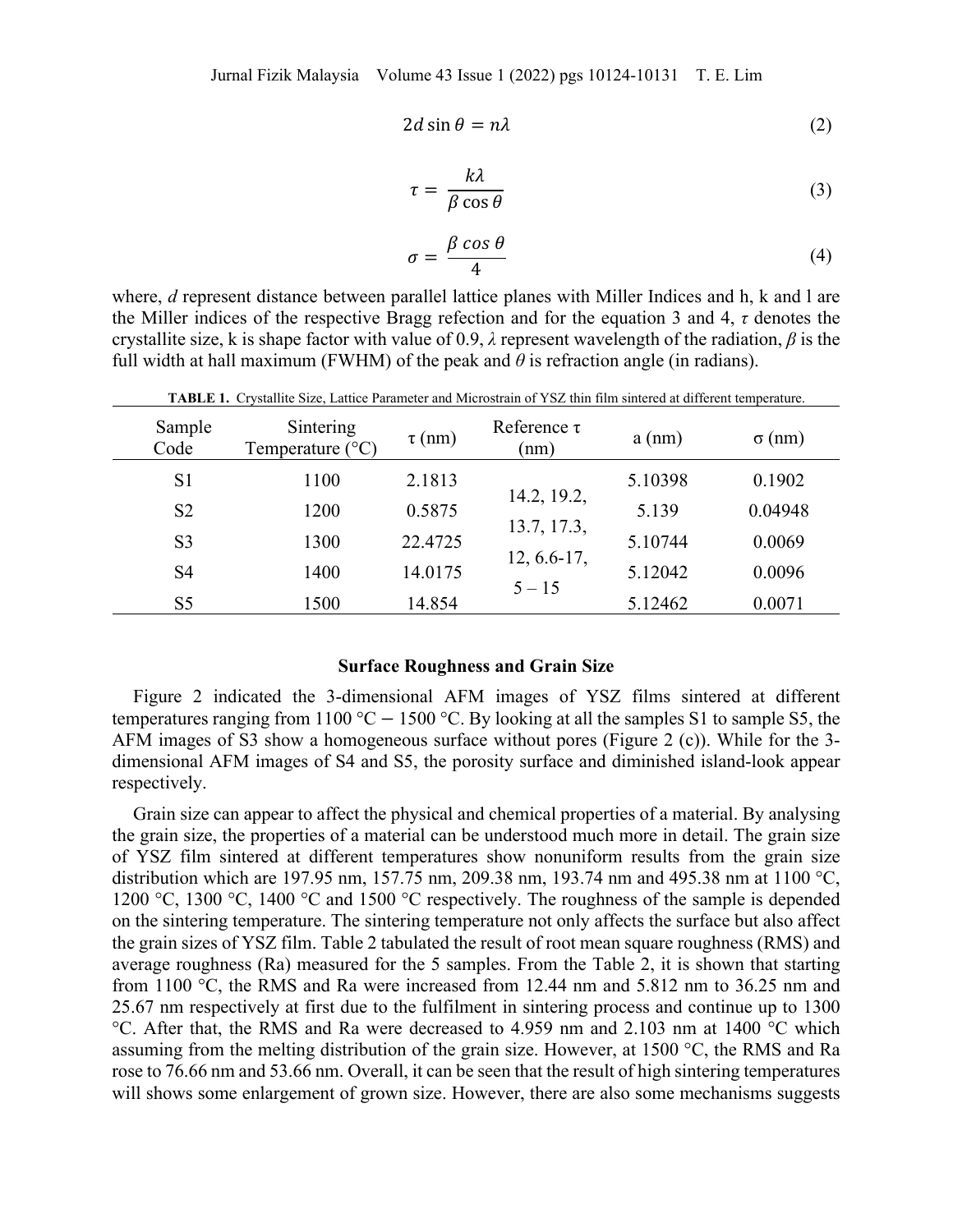that large grains grown and small grain will shrink. Among all the 5 samples, the micrograph of AFM shows that S3 have the most uniform grain size with less porosity.



**FIGURE 2.** 3D AFM images (left) and corresponding grain size distribution (right) of YSZ film sintered at (a) 1100 °C, (b) 1200 °C, (c) 1300 °C, (d) 1400 °C, (e) 1500 °C.

**TABLE 2.** Root Mean Square Roughness (RMS), Average Roughness (Ra) and grain size of YSZ thin film sintered at different temperature.

| Sample<br>Code | Sintering<br>Temperature $(^{\circ}C)$ | $RMS$ (nm) | $Ra$ (nm) | Grain Size<br>(nm) | Reference<br>Grain Size (nm) |
|----------------|----------------------------------------|------------|-----------|--------------------|------------------------------|
| S <sub>1</sub> | 1100                                   | 12.44      | 5.812     | 197.95             |                              |
| S <sub>2</sub> | 1200                                   | 25.05      | 12.6      | 157.75             | 50-70                        |
| S <sub>3</sub> | 1300                                   | 36.25      | 25.67     | 209.38             | 1000                         |
| S <sub>4</sub> | 1400                                   | 4.959      | 2.103     | 193.74             | $50 - 6000$                  |
| S <sub>5</sub> | 1500                                   | 76.66      | 53.66     | 495.38             |                              |

#### **Nucleation and Growth**

The equation used to calculate the free energy are as shown below [8]:

$$
r_{het}^* = -\frac{2T_m(a_1\gamma_{LN} + a_2\gamma_{NS} - a_2\gamma_{LS})}{3a_3\Delta H_f \Delta T}
$$
\n<sup>(5)</sup>

$$
\Delta G_{het}^* = \frac{4T_m^2 (a_1 \gamma_{LN} + a_2 \gamma_{NS} - a_2 \gamma_{LS})^3}{27 a_3^2 \Delta H_f^2 \Delta T^2}
$$
(6)

$$
\Delta G_{het} = a_3 r^3 \frac{\Delta H_f \Delta T}{T_m} + a_1 r^2 \gamma_{LS} + a_2 (r^2 \gamma_{NS} - r^2 \gamma_{LN})
$$
\n(7)

Figure 3 (a) indicated the graph of free energy with varying in the radius of nucleus at 1500 °C which the value of  $\Delta G_{het}$  is the total sum of both surface free energy,  $\Delta s$  and volume free energy, Δ. There are three principal modes of film growth are generally known as Frank-van der Merwe (FM) growth mode, Volmer-Weber (VW) growth mode and Stranski-Krastanov (SK) which named after their original investigators [9]. From the simulation result, the  $r^*$  will be 6.35nm at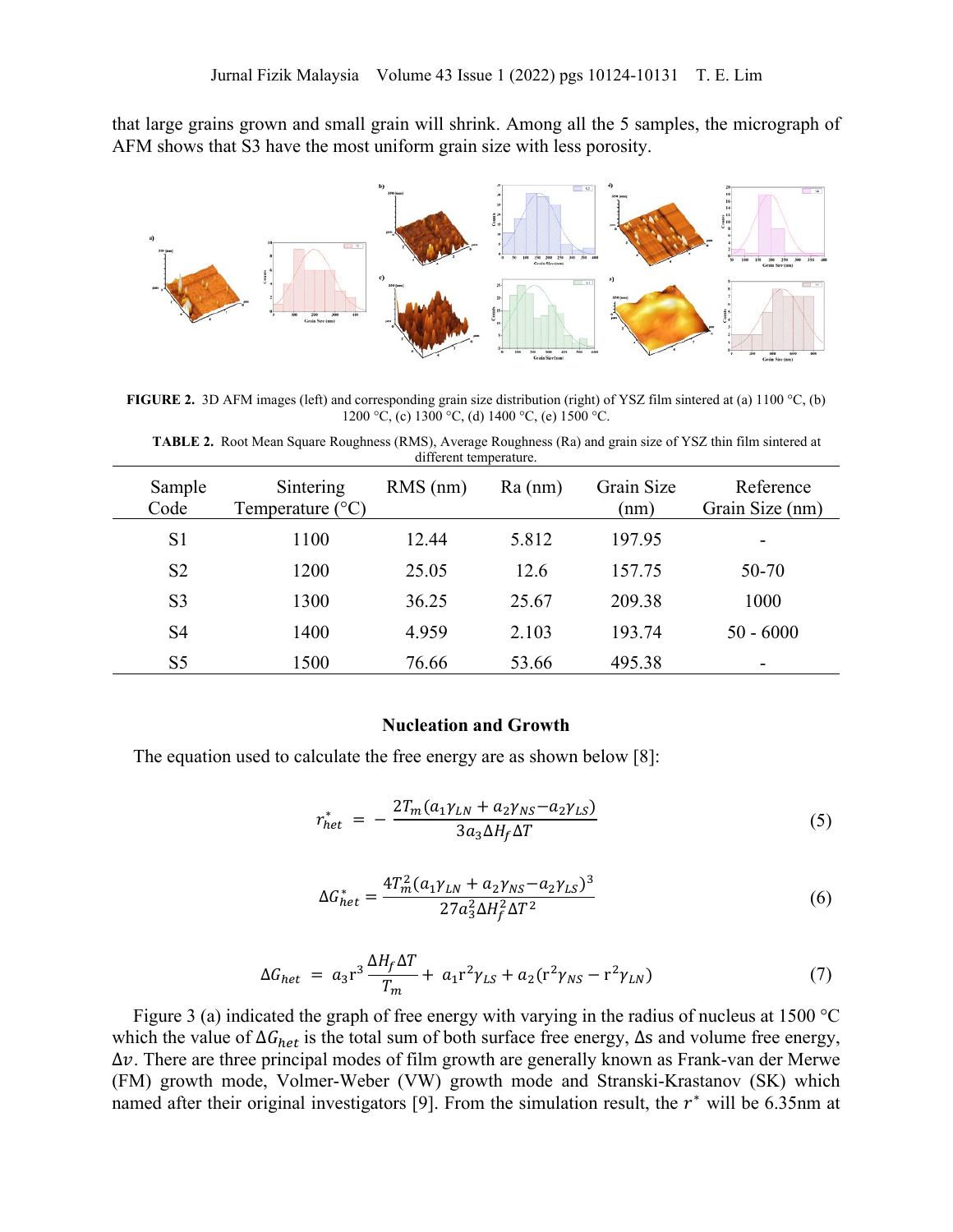1500 °C. By looking on the interfacial energy between YSZ nuclei and the substrate from the simulation result, the growth mode of the film growth can be identified. The surface energy per unit area of a nucleus,  $\gamma_{SL} = 0.73$ ,  $\gamma_{SC} = 0.9$ ,  $\gamma_{CL} = 0.13$  and contact angle,  $\theta = 70^{\circ}$ . The simulation results favour the Volmer-Weber (VW) growth mode which the conditions  $0^{\circ} < \theta < 90^{\circ}$  and  $\gamma_{SL} <$  $\gamma_{SC}$  +  $\gamma_{CL}$  has fulfilled [9].

Figure 3 (b) shows the plot of  $\Delta G^*$  and  $r^*$  as a function of temperature at range of T = 0 – 2800K. From the graph itself tells that the  $\Delta G^*$  and  $r^*$  will increase with the increasing of temperature, the increase in the  $\Delta G^*$  and  $r^*$  become more obvious near the melting temperature as it rose significantly. This demonstrate that the temperature is an important factor that strongly influence the thin film growth. Temperature can influence the surface energy of the solid nucleus which eventually change the  $\Delta G^*$  and  $r^*$ . Figure 3 (c) indicated that the value of  $\Delta G^*$  can be significantly smaller which up to range  $10^{-15} - 10^{-18}$  for heterogeneous nucleation which change depending on the contact angle,  $\theta$ . From the graph, it is observed that the  $\Delta G^*$  is inversely proportional to the contact angle,  $\theta$  which the  $\Delta G^*$  will decrease with the increase of  $\theta$  and the effect of  $\theta$  on  $\Delta G^*$  become less significant as the value of  $\theta$  become higher. Consequently, the heterogeneous nucleation which having a much lower in value of  $\Delta G^*$  than homogeneous nucleation would happen more often. The reason behind the lower value of  $\Delta G^*$  can be explained from the contribution of interfacial energy between the substrate and nuclei that influence the free energy for the nuclei to form.



**FIGURE 3.** Graph of free energy ( $\Delta s$ ,  $\Delta v$ ,  $\Delta G_{het}$ ) versus radius of nucleus at 1500 °C. (a)Graph of  $r^*$  and  $\Delta G^*$  as a function of temperature. (b)Graph of  $r^*$  and  $\Delta G^*$  as a function of contact angle.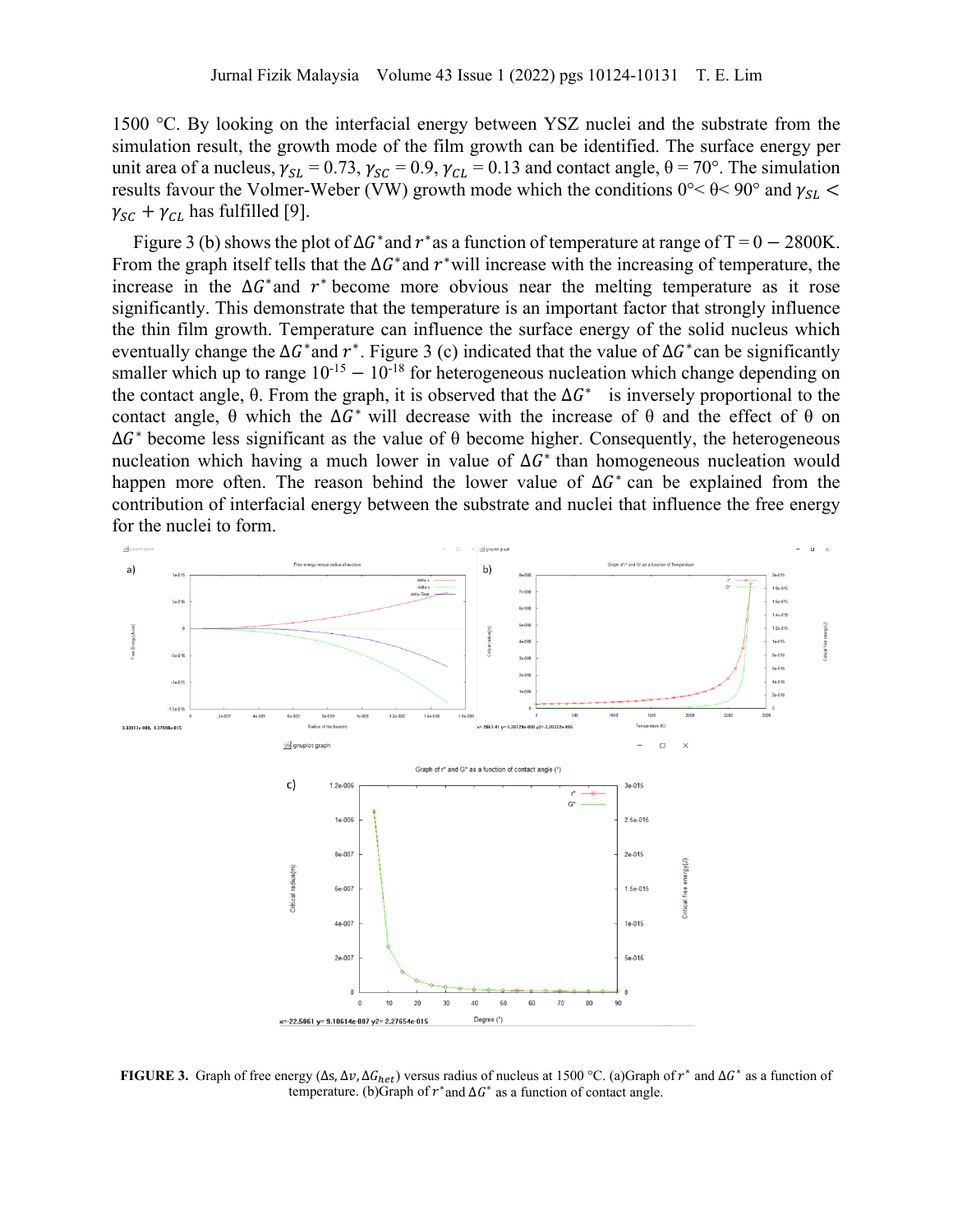## **IV. CONCLUSION**

This work has initiated to focus on the initial stages of YSZ nucleation simulate using Microsoft Visual Basic. Meanwhile, the morphological and microstructure properties have been studied using AFM and XRD. From the simulation result, it is found that at 1500 $^{\circ}$ C, the  $r^*$  will be 6.35nm and the simulation result favour the VW growth mode which the conditions  $0^{\circ} < \theta < 90^{\circ}$  and  $\gamma_{SL} < \gamma_{SC} + \gamma_{CL}$  has fulfilled. Meanwhile, the temperature and contact angle are also important factors that can strongly influence the thin film growth and affect  $r^*$  and  $\Delta G^*$ . The increase in temperature gives a rise in  $r^*$  and  $\Delta G^*$  while high contact angle will contribute to lower  $r^*$ and  $\Delta G^*$ .

For the result from the AFM images, the morphological properties of samples at different sintering temperatures are studied. Some fluctuation results for the roughness parameter were observed but generally, the high sintering temperature will show some enlargement of grain size. Among all the 5 samples, S3 have the most uniform grain size with less porosity. In the meantime, the results of XRD indicated that the highest intensity peak appears with the hkl parameters of the different peak for all the samples were indexed to (111), (200), (220) and (311) indicating the YSZ thin films exhibit the cubic structure.

#### **ACKNOWLEDGMENTS**

This study has been supported by the UTM Encouragement Research (GUP IE : Q.J130000.3854.19J18).

#### **REFERENCES**

- 1. M.C. Roco (1999). Nanoparticles and Nanotechnology Research., 1(1), 1–6. doi:10.1023/a:1010093308079
- 2. Kumar, A., Yadav, N., Bhatt, M., Mishra, N., Chaudhary, P., and Singh, R., (2015). Sol-Gel Derived Nanomaterials and It's Applications: A Review. Research Journal of Chemical Sciences, 5, 1-6.
- 3. Maridurai, T, Balaji, D and Sagadevan, S., (2016). Synthesis and Characterization of Yttrium Stabilized Zirconia Nanoparticles. Materials Research, 19(4), 812–816. doi:10.1590/1980- 5373-MR-2016-0196
- 4. Vonk, V., Khorshidi, N., Stierle, A., and Dosch, H., (2013). Atomic structure and composition of the yttria-stabilized zirconia (111) surface. Surface Science, Vol 612, 69–76. doi:10.1016/j.susc.2013.02.014
- 5. Joo, J., Yu, T., Kim, Y., Park, H., Wu, F., Zhang, J., and Hyeon, T., (2003). Multigram Scale Synthesis and Characterization of Monodisperse Tetragonal Zirconia Nanocrystals. Journal of the American Chemical Society, Vol 125(21), 6553–6557.
- 6. Holzwarth, U., and Gibson, N., (2011). The Scherrer equation versus the 'Debye–Scherrer equation'. Natural Nanotechnology, Vol 6, 534.
- 7. Mote, V., Purushotham, Y., and Dole, B., (2012). Williamson-Hall analysis in estimation of lattice strain in nanometer-sized ZnO particles. Journal of Theoretical and Applied Physics, 6(1), 6. doi:10.1186/2251-7235-6-6